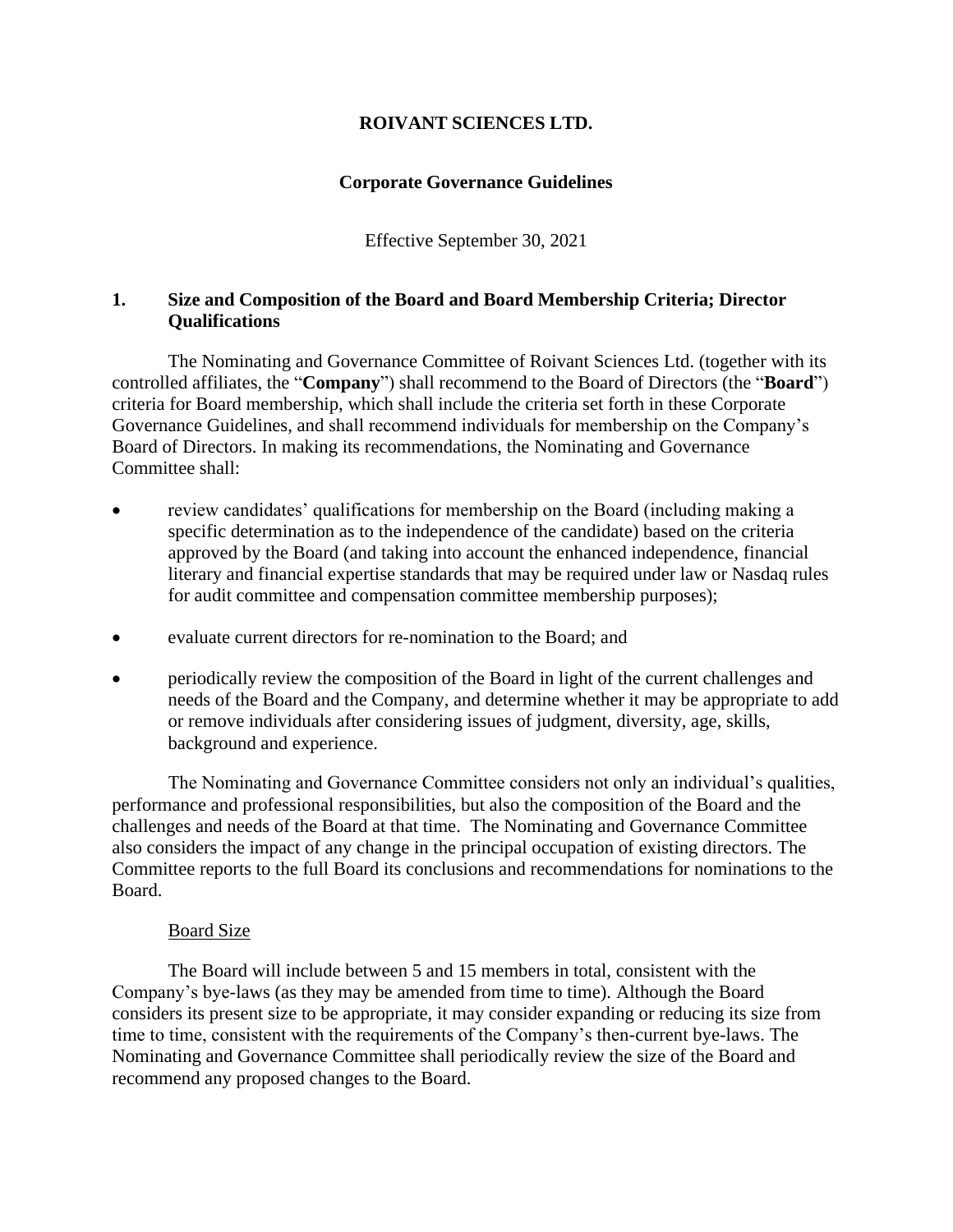### Independence

A majority of the Board shall be comprised of directors meeting the independence requirements of Nasdaq. The Board shall make an affirmative determination at least annually as to the independence of each director based on then-applicable rules and regulations.

#### Conflicts of Interest

If an actual or potential conflict of interest develops because of a change in the business of the Company, or in a director's circumstances (for example, significant and ongoing competition between the Company and a business with which the director is affiliated), the director should report the matter immediately to the Chair of the Nominating and Governance Committee for evaluation and appropriate resolution.

#### Stock Ownership

The Board believes that directors should hold meaningful equity ownership positions in the Company. The Company intends to adopt share ownership guidelines applicable to directors.

### **2. Director Responsibilities**

The Board acts as the ultimate decision-making body of the Company and advises and oversees management, who are responsible for the day-to-day operations and management of the Company. In fulfilling this role, each director must act in what he or she reasonably believes to be in the best interests of the Company and must exercise his or her business judgment.

## Participation at and Preparation for Board Meetings

The Company expects directors to be active and engaged in discharging their duties and to keep themselves informed about the business and operations of the Company. Directors are expected to attend all Board meetings and the meetings of the committees on which they serve and to prepare themselves for these meetings. Directors are also expected to attend the Company's annual meeting with shareholders.

In order for the Board to exercise fully its oversight functions, management provides the Board with access to information regarding the Company and the markets in which the Company operates. This information comes from a variety of sources, including management presentations and reports about the performance and operations of the business, security analysts' reports, competitive and peer companies' information, interaction with senior management at Board meetings and visits to Company facilities. Any written materials that assist directors in preparing for a Board or committee meeting shall be distributed to the directors in advance of the meeting, to the extent possible, and directors are expected to review such materials prior to the meeting.

#### **3. Meetings of Non-Management Directors**

The Company's independent directors shall hold regularly scheduled meetings at which only the independent directors are present. Regularly scheduled executive sessions encourage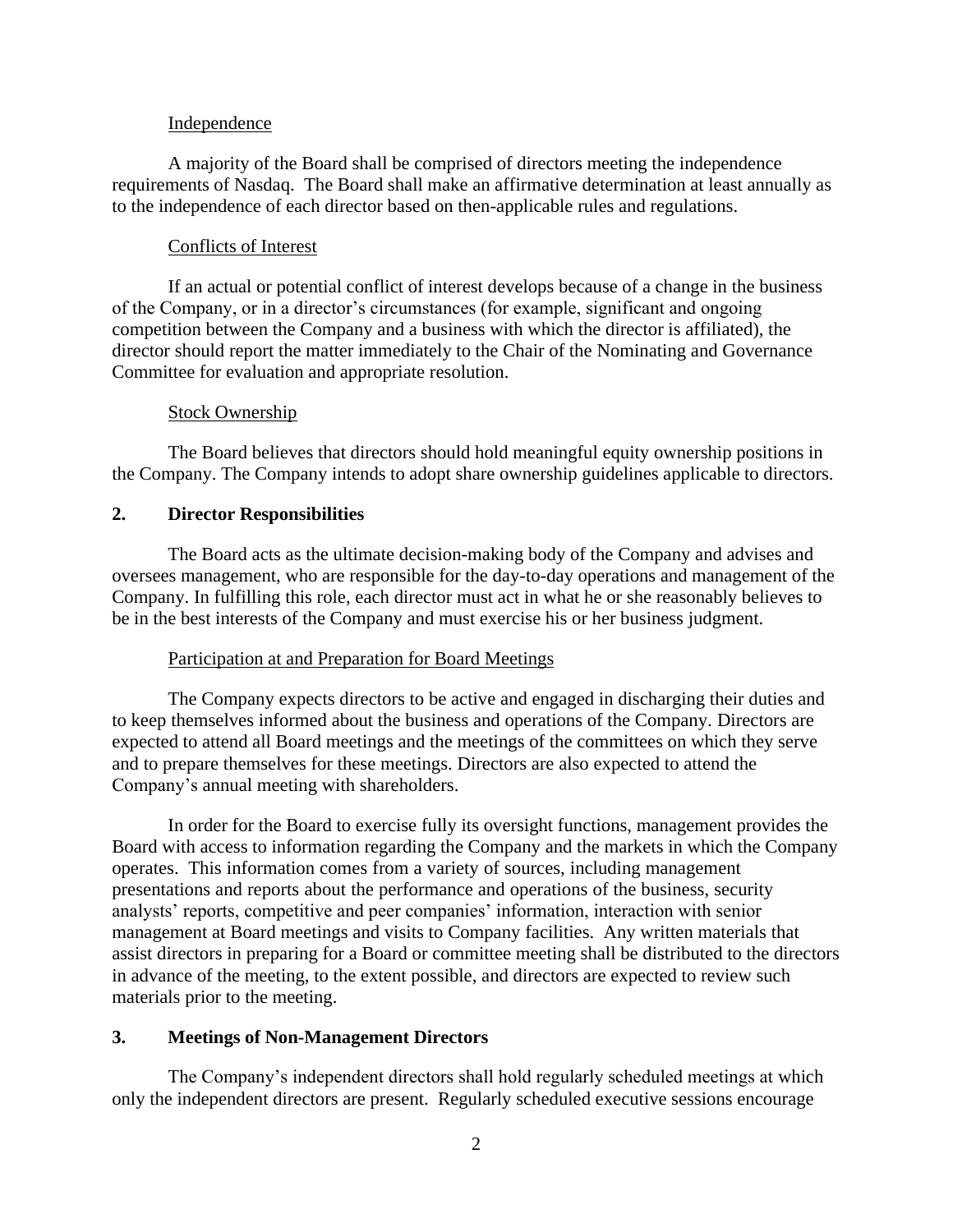and enhance communication among independent directors. Such meetings shall occur at least twice per year, in conjunction with regularly scheduled board meetings.

# **4. Board Committees**

The Board shall have at all times an Audit Committee, a Compensation Committee and a Nominating and Governance Committee. Subject to any changes that the Board may make from time to time:

- the Audit Committee shall generally be responsible for overseeing the integrity of the Company's financial statements, its independent auditor, its internal audit function and compliance by the Company with legal and regulatory requirements;
- the Compensation Committee shall generally be responsible for overseeing the Company's executive compensation and benefits policies, evaluating the performance and compensation of the Company's Principal Executive Officer and other executive officers, overseeing director compensation and reviewing the Company's management succession plan; and
- the Nominating and Governance Committee shall generally be responsible for identifying qualified Board candidates, recommending director nominees and appointments to Board committees, evaluating Board performance and overseeing the Company's Corporate Governance Guidelines.

Each of the Audit Committee, Compensation Committee and Nominating and Governance Committee shall operate pursuant to its own written charter. These charters shall, among other things, set forth the purpose, goals and responsibilities of the particular committee, the procedures for committee member appointment and removal and committee structure and operations, as well as reporting to the Board. The charters shall also provide for an annual evaluation of each committee's performance.

Only independent directors meeting the independence requirements of the Nasdaq and, for audit committee members, Rule 10A-3 of the Securities Exchange Act of 1934 and any related rules promulgated by the Securities and Exchange Commission, may serve on these three committees. Committee members shall be appointed by the Board based upon the recommendation of the Nominating and Governance Committee, except for the Nominating and Governance Committee, which is directly appointed by the independent members of the Board. The Board may, from time to time, establish or maintain additional committees as it deems appropriate and in the best interests of the Company.

## **5. Board Member Access to Management and Independent Advisors**

Board members shall have access to the management and employees of the Company and to its internal and outside counsel and auditors.

Executive officers and other members of senior management are expected to be present at Board meetings at the invitation of the Board. The Board encourages senior management to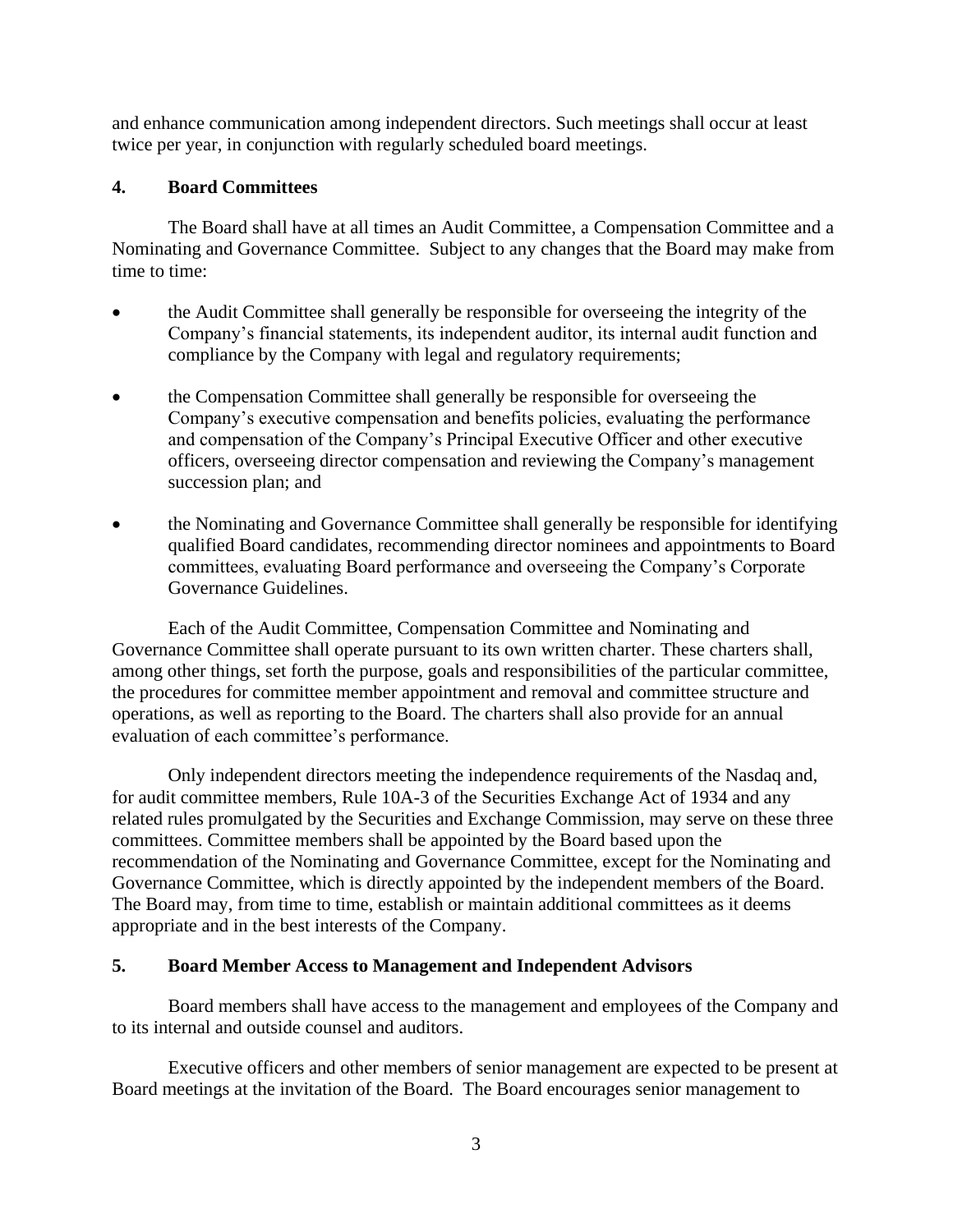make presentations and to invite to Board meetings managers and other employees who can provide additional insight into the items being discussed. The Board also encourages senior management to include in Board meetings individuals that the senior management believes may become prospective leaders of the Company.

The Board and each of its committees in accordance with their respective charters are authorized to hire independent legal, financial or other advisors as they may consider necessary, without conferring with or obtaining the approval of management or, in the case of committees, the full Board, for which the Company shall pay the fees and expenses.

## **6. Director Communications with Third Parties**

Unless otherwise indicated in these Guidelines or the Company's policies, all requests for communications with individual directors or the Board by shareholders, analysts, or media outlets shall initially be made to the General Counsel and Secretary.

# **7. Director Compensation**

The Compensation Committee shall review and approve compensation (including equitybased compensation) for the Company's directors. In so reviewing and approving director compensation, the Compensation Committee shall, among other things:

- identify corporate goals and objectives relevant to director compensation;
- evaluate the performance of the Board in light of such goals and objectives and set director compensation based on such evaluation and such other factors as the Compensation Committee deems appropriate and in the best interests of the Company (including the cost to the Company of such compensation); and
- determine any long-term incentive component of director compensation based on the awards given to directors in past years, the Company's performance, shareholder return and the value of similar incentive awards relative to such targets at comparable companies and such other factors as the Compensation Committee deems appropriate and in the best interests of the Company (including the cost to the Company of such compensation).

## **8. Director Orientation and Continuing Education**

All new members of the Board are required to participate in the Company's orientation program for directors. The orientation program will include discussions with and presentations by senior management and visits to the Company's facilities, and provide new directors with a review of the Company's financial position, an overview of the industry in which the Company operates and competes and an introduction to the regulatory and legal environment that affects the Company's business, as well as governs directors' fiduciary duties.

All directors will be offered the opportunity, and are encouraged, to participate in continuing education programs with any associated expenses to be reimbursed by the Company.